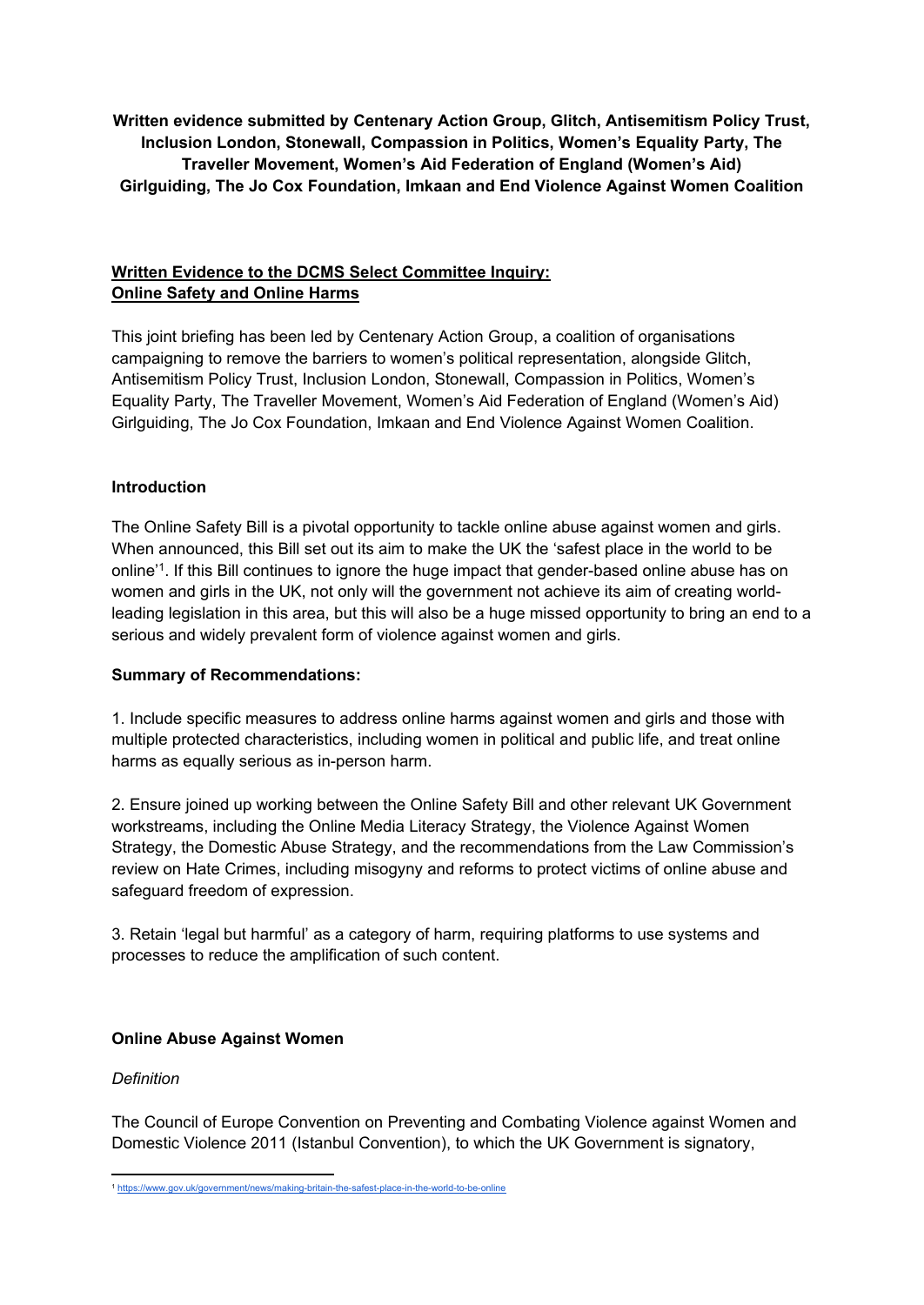defines Violence Against Women and Girls (VAWG) as "a violation of human rights and a form of discrimination against women and shall mean all acts of gender-based violence that result in, or are likely to result in, physical, sexual, psychological or economic harm or suffering to women, including threats of such acts, coercion or arbitrary deprivation of liberty, whether occurring in public or in private life." Women and girls are subject to disproportionately high volumes of violence, sexualised abuse and hate online. This is known as 'online VAWG', a wide and growing set of harms, that includes, but is not limited to, intimate image abuse, online harassment, the sending of unsolicited explicit images, coercive 'sexting', and the creation and sharing of 'deepfake' pornography.

#### *Prevalence and disproportionate impact of online VAWG*

VAWG is increasingly perpetrated online – both through specific online crimes and through the use of technology to perpetrate 'traditional' crimes – which is compounded with multiple forms of discrimination, intersecting with racism, homophobia and ableism and other forms of oppression. One in five women in the UK have suffered online abuse or harassment<sup>2</sup>, and Black women are 84% more likely than white women to be mentioned in abusive or problematic tweets<sup>3</sup>. This has a damaging effect and Girls and young women of colour are more likely to not use social media  $(33\%$  aged 11 to 21 compared with 24% with those who are white)<sup>4</sup>. Trans women, in particular, are also vulnerable to online abuse and Galop found that nearly 60% of respondents had experienced transphobia online<sup>5</sup>. Similarly, Gypsy, Roma and Traveller (GRT) women experience online harm on the basis of their gender and ethnicity. Internal shaming also occurs online amongst the Irish Traveller community, through social media 'shame pages,' that similarly rely on discrimination on the basis of gender, gender identity and sexual orientation<sup>6</sup>. Going forward, there must be meaningful engagement with the specialist led by and for sector about the wider impact of online harms on women who experience the material and lived reality of structural inequality and discrimination. In addition, we are concerned more widely about the development of a sanctioned surveillance culture that could profile and target Black and minoritised communities and could put survivors at further risk of harm, as highlighted by EVAW, Imkaan and the Angelou Centre earlier this year<sup>7</sup>.

#### *The relationship between online and offline VAWG*

Online VAWG takes place in the context of gendered norms of popular culture that can reinforce harmful stereotypes and gender inequality. While data analysis in this area is still fairly underdeveloped, what is known is that women are 27 times more likely to be harassed online than men.<sup>8</sup> Online VAWG should be understood as part of a continuum of abuse which is often taking place offline too and is a real and present danger. This online abuse and harassment can form part of a pattern of coercive and controlling behaviour – which can encompass physical abuse, emotional and psychological abuse, financial abuse, and sexual abuse. Research by Women's Aid found that 85% of women who experienced online abuse from partner or expartner said that it was part of the pattern of abuse they also experienced offline<sup>9</sup>. The latest data on intimate image abuse (also known as image-based sexual abuse) showed that 82% of

<sup>8</sup> Her Net Her Rights – Mapping the state of online violence against women and girls in Europe <sup>9</sup> [Women's](https://www.womensaid.org.uk/information-support/what-is-domestic-abuse/onlinesafety/) [Aid](https://www.womensaid.org.uk/information-support/what-is-domestic-abuse/onlinesafety/) [Online](https://www.womensaid.org.uk/information-support/what-is-domestic-abuse/onlinesafety/) [and](https://www.womensaid.org.uk/information-support/what-is-domestic-abuse/onlinesafety/) [Digital](https://www.womensaid.org.uk/information-support/what-is-domestic-abuse/onlinesafety/) [abuse](https://www.womensaid.org.uk/information-support/what-is-domestic-abuse/onlinesafety/)

<sup>&</sup>lt;sup>2</sup> Amnesty International 2017 <https://www.amnesty.org/en/latest/press-release/2017/11/amnesty-reveals-alarming-impact-of-online-abuse-against-women/>

<sup>3</sup> Amnesty International UK 2018 https://www.amnesty.org.uk/press-releases/women-abused-twitter-every-30-seconds-new-study

<sup>&</sup>lt;sup>4</sup> Girls' Attitudes Survey, Girlguiding 2020 <u><https://www.girlguiding.org.uk/globalassets/docs-and-resources/research-and-campaigns/girls-attitudes-survey-2020.pdf><br><sup>5</sup> Galop, Trans Hate Crime Report 2020: <u>https://galop.o</u></u>

<sup>6</sup> Traveller Movement, Shaming Report (forthcoming)

<sup>7</sup> End Violence Against Women Coalition and Faith and VAWG Coalition, Response to the Law Commission Consultation on Intimate Image Abuse, May 2021 Coalitio[nhttps://www.endviolenceagainstwomen.org.uk/wp-content/uploads/FINAL-EVAW-and-Faith-and-VAWG-Coalition-Intimate-Image-Abuse-Consultation-response-](https://www.endviolenceagainstwomen.org.uk/wp-content/uploads/FINAL-EVAW-and-Faith-and-VAWG-Coalition-Intimate-Image-Abuse-Consultation-response-May-2021-1.pdf)[May-2021-1.pdf](https://www.endviolenceagainstwomen.org.uk/wp-content/uploads/FINAL-EVAW-and-Faith-and-VAWG-Coalition-Intimate-Image-Abuse-Consultation-response-May-2021-1.pdf)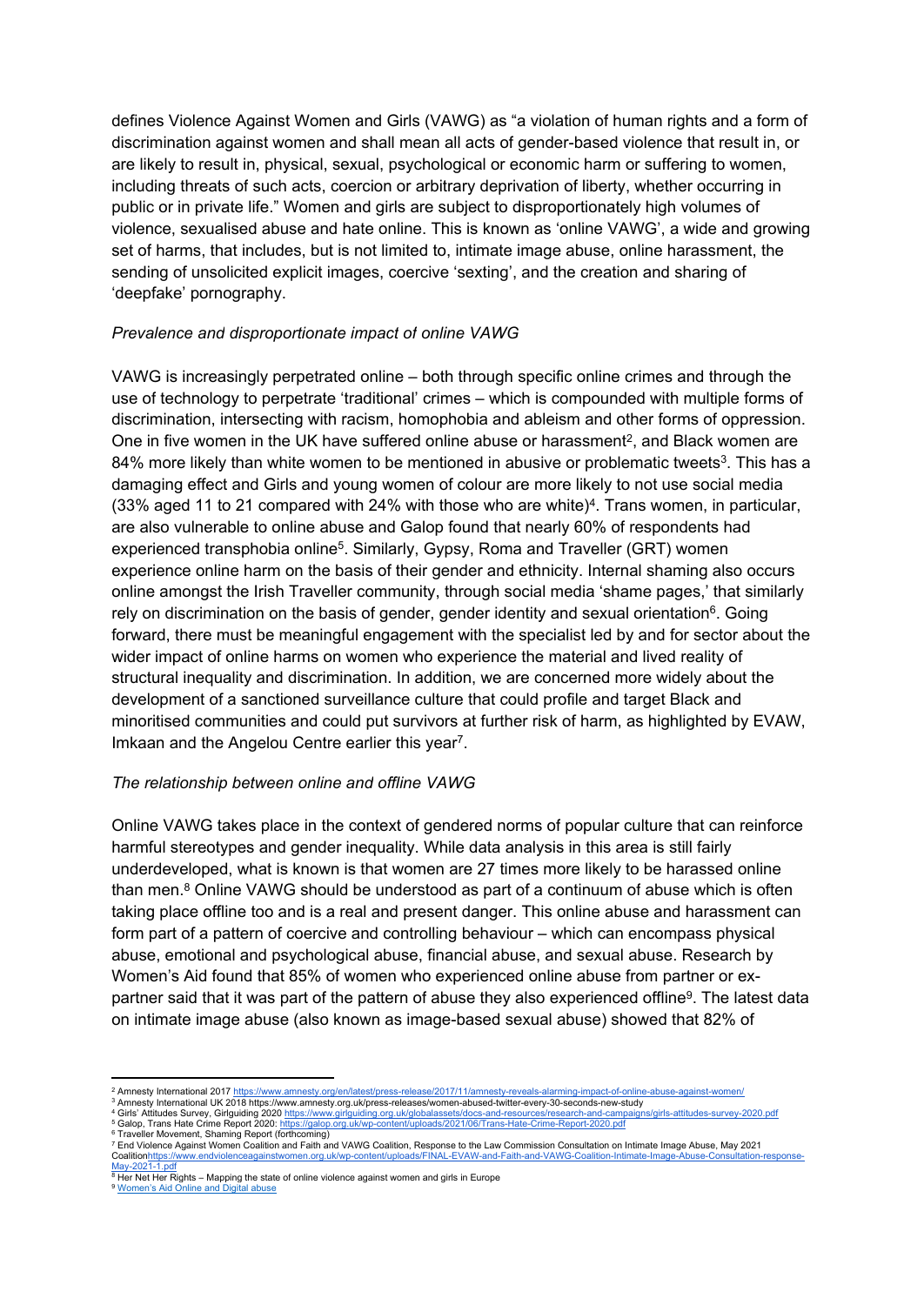prosecutions were flagged as being domestic abuse-related, further emphasising how online abuse operates as part of the continuum of VAWG.<sup>10</sup>

Taking but one example, so-called 'incels' believe in a conspiracy theory which prevents them from having sexual relationships with women. Misogyny abounds and morphs into violent chatter including celebrating the murder of women and calling for the rights of women to be curtailed. There is then offline violence, with at least seven mass killings having taken place from members of the online incel community. The incel internet subculture is believed to have motivated the Plymouth gunman who killed five people in August 2021<sup>11</sup>, which demonstrates the increasingly high level of danger presented by this online harm.

### *Digital Threats to Democracy*

Women in public life are disproportionately targeted by online abuse. No female MP who was active on Twitter during the 2017 Election was free from online intimidation. During the election, Black and Asian women MPs – despite representing only 11% of all women in Westminster at that time – received 35% more abusive tweets than white women MPs. Online violence can hamper women parliamentarian's ability to fulfil their mandates offline, and even prevent them from running for additional terms in office – by forcing a 'choice' between their mental health, safety or political career<sup>12</sup>.

### *Impact of the pandemic*

The use of digital spaces has increased significantly in light of COVID-19, and with it has come reports of an increase in abuse and harassment online. Glitch and EVAW's nation-wide survey showed that 41.5% of 480 respondents had faced online abuse since the beginning of the pandemic<sup>13</sup>. This proportion increased to 50% for women and non-binary people of colour. One respondent stated, "the line between online and offline abuse is virtually non-existent." and online behaviours and experiences lead to offline behavioural changes. For example, someone who is experiencing online abuse may take measures to increase their personal safety both online and offline, such as police assistance, travel-plan changes or event cancelations<sup>14</sup>. The increased anxiety, stress and hurt caused by online abuse has behavioural and psychological impacts for survivors both online and offline. For example, in 2019 a woman committed suicide after her exboyfriend shared an intimate video of her with his friend and threatened to also share with her family<sup>15</sup>.

### *'Whole System Response' Required*

Following the UK Governments recently published VAWG Strategy<sup>16</sup>, we continue to call for a 'whole system response' to women's experiences of violence and abuse. All parts of society must be held accountable for understanding, identifying and bringing an end to all forms of violence against women and girls – from schools to health services, the police to transport, business, housing and, critically, online spaces, too. That is why the Online Safety Bill is a pivotal opportunity to take action against online abuse against women. However, online VAWG is currently missing from the Bill and this must be urgently addressed.

<sup>&</sup>lt;sup>10</sup> ONS (25 November 2020) [Domestic](https://www.ons.gov.uk/peoplepopulationandcommunity/crimeandjustice/articles/domesticabuseandthecriminaljusticesystemenglandandwales/november2020) [abuse](https://www.ons.gov.uk/peoplepopulationandcommunity/crimeandjustice/articles/domesticabuseandthecriminaljusticesystemenglandandwales/november2020) [and](https://www.ons.gov.uk/peoplepopulationandcommunity/crimeandjustice/articles/domesticabuseandthecriminaljusticesystemenglandandwales/november2020) [the](https://www.ons.gov.uk/peoplepopulationandcommunity/crimeandjustice/articles/domesticabuseandthecriminaljusticesystemenglandandwales/november2020) [criminal](https://www.ons.gov.uk/peoplepopulationandcommunity/crimeandjustice/articles/domesticabuseandthecriminaljusticesystemenglandandwales/november2020) [justice](https://www.ons.gov.uk/peoplepopulationandcommunity/crimeandjustice/articles/domesticabuseandthecriminaljusticesystemenglandandwales/november2020) [system,](https://www.ons.gov.uk/peoplepopulationandcommunity/crimeandjustice/articles/domesticabuseandthecriminaljusticesystemenglandandwales/november2020) [England](https://www.ons.gov.uk/peoplepopulationandcommunity/crimeandjustice/articles/domesticabuseandthecriminaljusticesystemenglandandwales/november2020) and [Wales:](https://www.ons.gov.uk/peoplepopulationandcommunity/crimeandjustice/articles/domesticabuseandthecriminaljusticesystemenglandandwales/november2020) [November](https://www.ons.gov.uk/peoplepopulationandcommunity/crimeandjustice/articles/domesticabuseandthecriminaljusticesystemenglandandwales/november2020) [2020](https://www.ons.gov.uk/peoplepopulationandcommunity/crimeandjustice/articles/domesticabuseandthecriminaljusticesystemenglandandwales/november2020) <sup>11</sup> <https://www.thetimes.co.uk/article/plymouth-shooting-incel-groups-radicalising-boys-as-young-as-13-8jzffqzn0>

<sup>12</sup> Inter-Parliamentary Union, Sexism, harassment and violence against women in parliaments in Europe, 2018 [https://www.ipu.org/resources/publications/issue-](https://www.ipu.org/resources/publications/issue-briefs/2018-10/sexism-harassment-and-violence-against-women-in-parliaments-in-europe)

<sup>&</sup>lt;u>[briefs/2018-10/sexism-harassment-and-violence-against-women-in-parliaments-in-europe](https://www.ipu.org/resources/publications/issue-briefs/2018-10/sexism-harassment-and-violence-against-women-in-parliaments-in-europe)</u><br>13 **Glitch and EVAW, Ripple Effect Report 2020:** https://glitchcharity.co.uk/wp-content/uploads/2021/04/Glitch-The-Ripple-Effect-Report

<sup>14</sup> A staff member for Dawn Butler MP bought a stab proof vest because of online abuse https://www.theguardian.com/society/2021/jul/01/social-networks-facebook-google-twitter-<br><sup>14</sup> A staff member for Dawn Butler MP bought a

[tiktok-pledge-to-tackle-abuse-of-women-online](https://www.theguardian.com/society/2021/jul/01/social-networks-facebook-google-twitter-tiktok-pledge-to-tackle-abuse-of-women-online) <sup>15</sup> 'Broken by revenge porn, my beautiful girl killed herself', The Times, August 2019 [https://www.thetimes.co.uk/article/broken-by-revenge-porn-my-beautiful-girl-killed](https://www.thetimes.co.uk/article/broken-by-revenge-porn-my-beautiful-girl-killed-herself-70dsff92h)[herself-70dsff92h](https://www.thetimes.co.uk/article/broken-by-revenge-porn-my-beautiful-girl-killed-herself-70dsff92h)

<https://www.gov.uk/government/publications/tackling-violence-against-women-and-girls-strategy>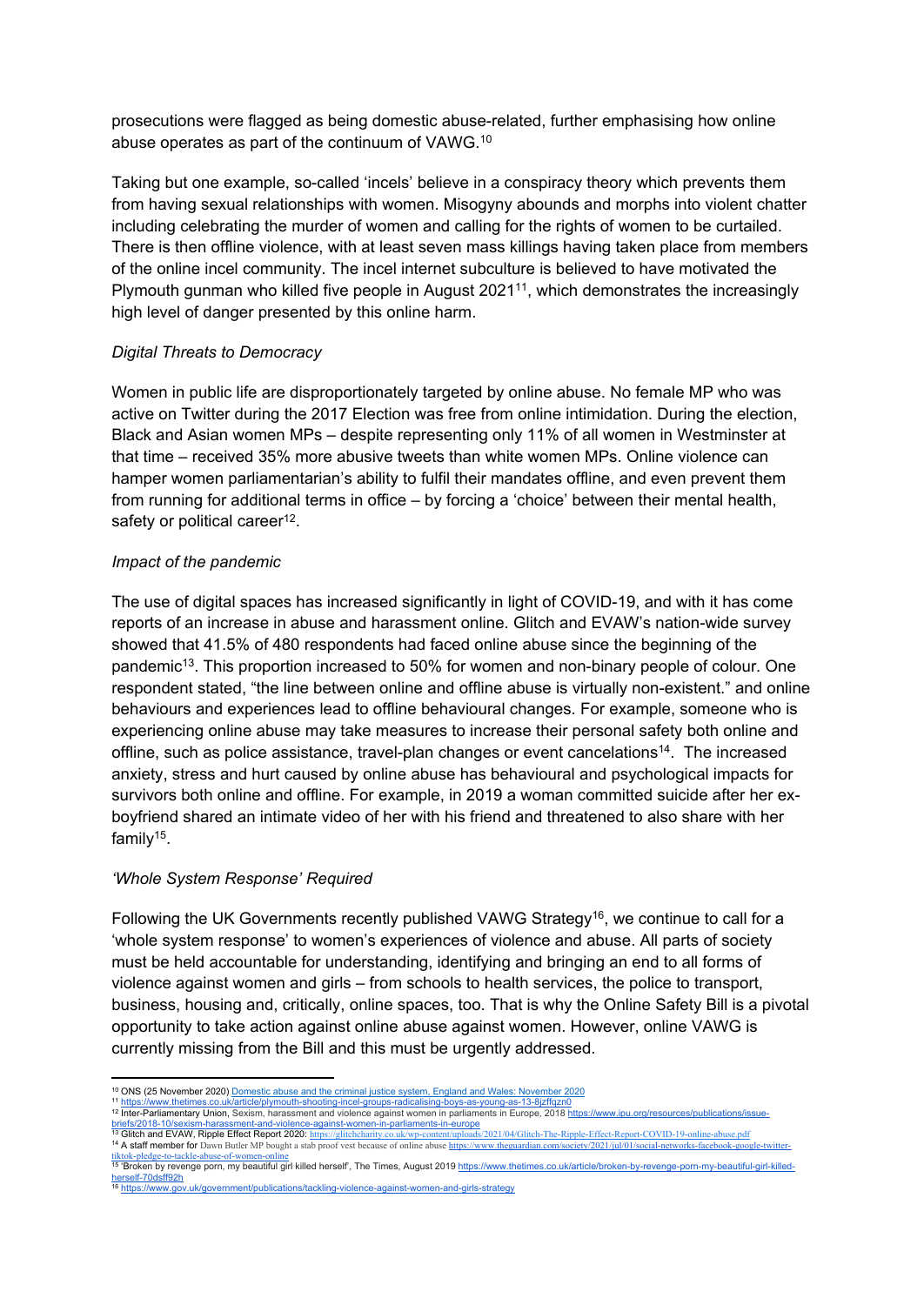### **Online Safety Bill: Recommendations**

Below are specific aspects of the Bill which we recommend need reform to ensure online VAWG is addressed.

### **Definition of Harm**

Online VAWG should be recognised as a wide and growing set of harms including intimate image abuse, online harassment, the sending of unsolicited explicit images, coercive 'sexting', the creation and sharing of 'deepfake' pornography. The harms caused particularly to young women and girls that result from appearance pressures and body image issues including bullying around appearance, harmful advertising around beauty, fitness and weight loss, must also be recognised.

It is imperative that definitions of harms are responsive to the ever-changing tactics and behaviours relating to emerging online VAWG, and are not so prescriptive as to become quickly outdated. Any measures or definition within the Bill to address online VAWG must also take account of intersectional harm of online VAWG against, for example, Black and minoritised women, Disabled women and LGBTQIA+ people. While recognition of intersectionality within the Bill is welcomed, a clear explanation of how this must be addressed in practise is also needed. The recognition of online VAWG as a harm within the Bill must be part of a wider, holistic response to online VAWG that includes sufficient funding of specialist VAWG support services, with ring-fenced funding for 'by and for' Black and minoritised women's VAWG organisations.

There are concerns around the proposal that companies designated as 'category one' in the draft Bill will be under a duty to protect 'content of democratic importance', over reducing online hateful content<sup>17</sup>. It is vital that this duty not be used as a pass for misogynist abuse and that future guidance from Ofcom makes this clear. The current prevalence of online abuse is a threat to the freedom of expression of those who it deliberately targets and therefore, it is in the interest of freedom of expression that online abuse and violence against women is effectively mitigated and ended, in order to secure women's rights to freely express themselves online and offline. It is unhelpful to consider discussions around preventing online abuse or protecting freedom of expression as a binary issue.

### **Intimate Image Abuse**

In a recent report on intimate image abuse based on interviews with victim-survivors, Prof. Clare McGlynn et al.,<sup>18</sup> describes the 'profound social rupture' victim-survivors experience following intimate image abuse which can be described as a significant devastation that drastically changed victim-survivors' lives. The Bill must introduce measures to tackle intimate image abuse by recognising intimate image abuse as a sexual offence. This should be a straightforward offence to strengthen clarity and understanding. There must be no requirements to prove motivation as part of the offence as this does not accurately reflect the overlapping, shifting motivations of intimate image abuse perpetrators and would be inconsistent with most criminal law offences.

<sup>17</sup> <https://www.hopenothate.org.uk/2021/06/07/hope-not-hates-response-to-the-draft-online-safety-bill/>

<sup>&</sup>lt;sup>18</sup> McGlynn et al, (2019) [Shattering](https://claremcglynn.files.wordpress.com/2019/10/shattering-lives-and-myths-revised-aug-2019.pdf) [Lives](https://claremcglynn.files.wordpress.com/2019/10/shattering-lives-and-myths-revised-aug-2019.pdf) [and](https://claremcglynn.files.wordpress.com/2019/10/shattering-lives-and-myths-revised-aug-2019.pdf) [Myths:](https://claremcglynn.files.wordpress.com/2019/10/shattering-lives-and-myths-revised-aug-2019.pdf) [A](https://claremcglynn.files.wordpress.com/2019/10/shattering-lives-and-myths-revised-aug-2019.pdf) [Report](https://claremcglynn.files.wordpress.com/2019/10/shattering-lives-and-myths-revised-aug-2019.pdf) [on](https://claremcglynn.files.wordpress.com/2019/10/shattering-lives-and-myths-revised-aug-2019.pdf) [Image-Based](https://claremcglynn.files.wordpress.com/2019/10/shattering-lives-and-myths-revised-aug-2019.pdf) [Sexual](https://claremcglynn.files.wordpress.com/2019/10/shattering-lives-and-myths-revised-aug-2019.pdf) [Abuse](https://claremcglynn.files.wordpress.com/2019/10/shattering-lives-and-myths-revised-aug-2019.pdf)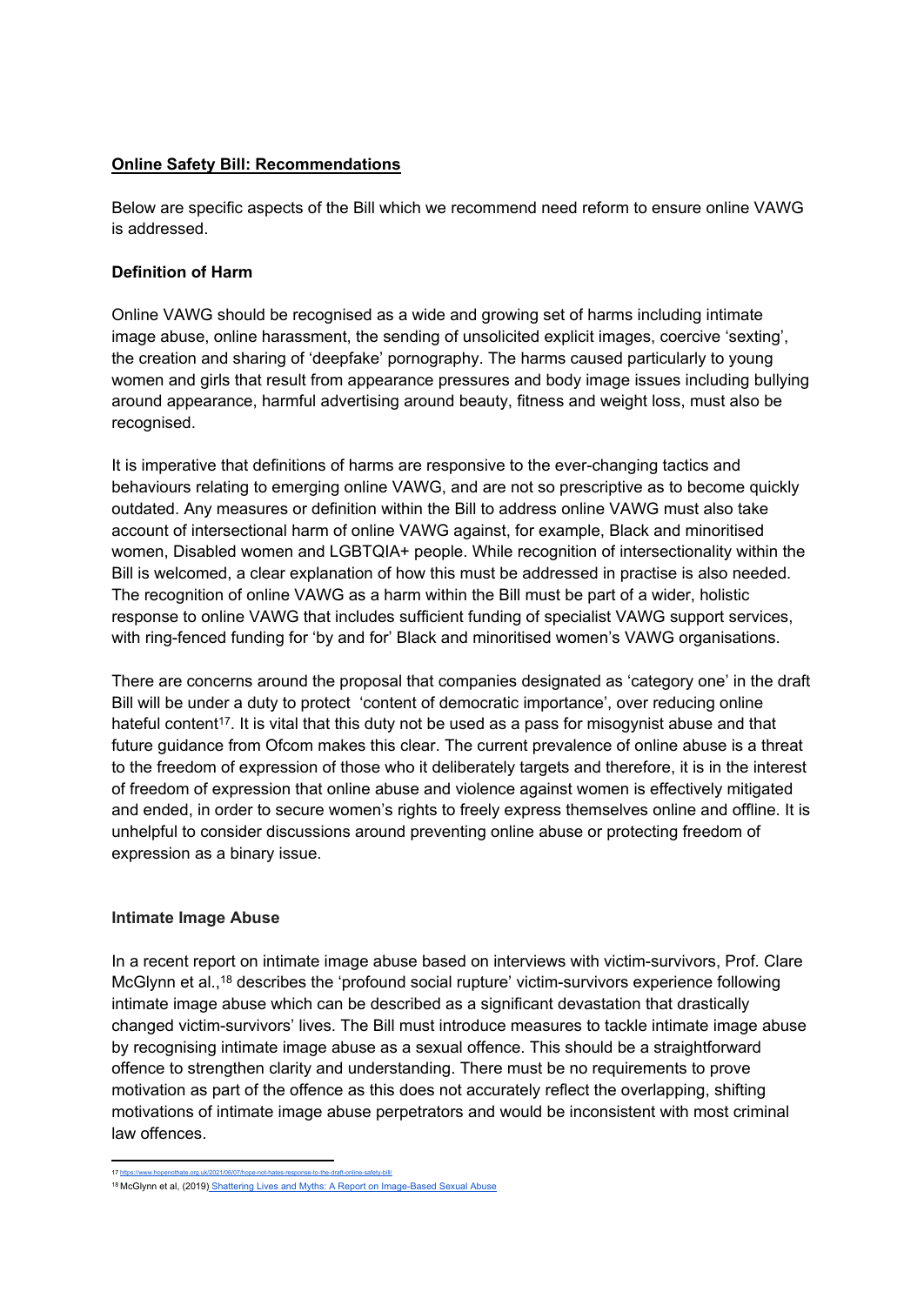Evidence suggests there is rarely a single, clearly identifiable motive for perpetrating intimate image abuse. Motives are overlapping, interconnected and also closely linked to overarching cultural attitudes of entitlement, dominant masculinity and power. Seeking to separate motives does not reflect the reality of these abusive practices and risks undermining our developing understanding of motives. It also risks minimising the reality of cultural attitudes around dominant masculinity and entitlement which underpin much intimate image abuse. It risks individualising motives and does not recognise that motives can (and do) vary and change over time. Introducing specific motive requirements risks the law becoming dated and ineffective as new harmful cultures and motivations emerge.

Imkaan and the Angelou Centre have highlighted that Black and minoritised women and children have distinct and intersecting experiences of image-based harm. These are often perpetrated through numerous cultural and social lenses as part of a spectrum of VAWG and should not be positioned within culturally aligned stereotypes. We do not believe that this has been adequately acknowledged in the proposals of the Bill and raise concerns as to how far the lived experiences of Black and minoritised women and children survivors of intimate image based harm have been considered.

Alongside introducing a specific intimate image abuse sexual offence, there must be automatic anonymity for all those reporting any form of intimate image abuse and further measures to protect complainants during any trial process. Automatic anonymity is vital in order to encourage victim-survivors to report their abuse and continue cases. Additionally, civil legal aid to cover legal advice should be extended to support survivors with intimate image abuse cases.

### **Cyberflashing**

We welcome that the UK Government is looking at including the recommendation from the Law Commission that cyberflashing should be an offence in the Bill. This recognition that the inclusion of cyberflashing in law is needed, however the Law Commission's proposals focus the offence on motivation of causing distress, alarm or humiliation on behalf the perpetrator, rather than the core wrong of cyberflashing. Motivation for cyberflashing can be varied and overlapping, as men may wish to not only cause distress but also seek to 'be funny' or boost status among their friends. Furthermore, motivation is ultimately hard to prove in court. The Law Commission's proposals would therefore result in very few prosecutions, further deepening the lack of trust survivors may have in the criminal justice system as a result of dismally low sexual offences prosecution rates. Instead, legislation should recognise cyberflashing as a harmful intrusion and encroachment on women's personal space, rather than focus on the motivation of perpetrators<sup>19</sup>.

### **User Safety**

The Bill must include greater recognition that online forms of abuse and VAWG do not exist in the 'virtual world' alone and are part of a continuum of violence against women, as well as tactics used by perpetrators of abuse both online and offline, for example as a form of intimate partner violence.

The online world must no longer be seen as less 'real' than the offline world. Nor is it acceptable to suggest that people who are subjected to abuse simply remove themselves from the online

<sup>19</sup> <https://www.independent.co.uk/voices/cyberflashing-new-law-online-safety-bill-b1888633.html>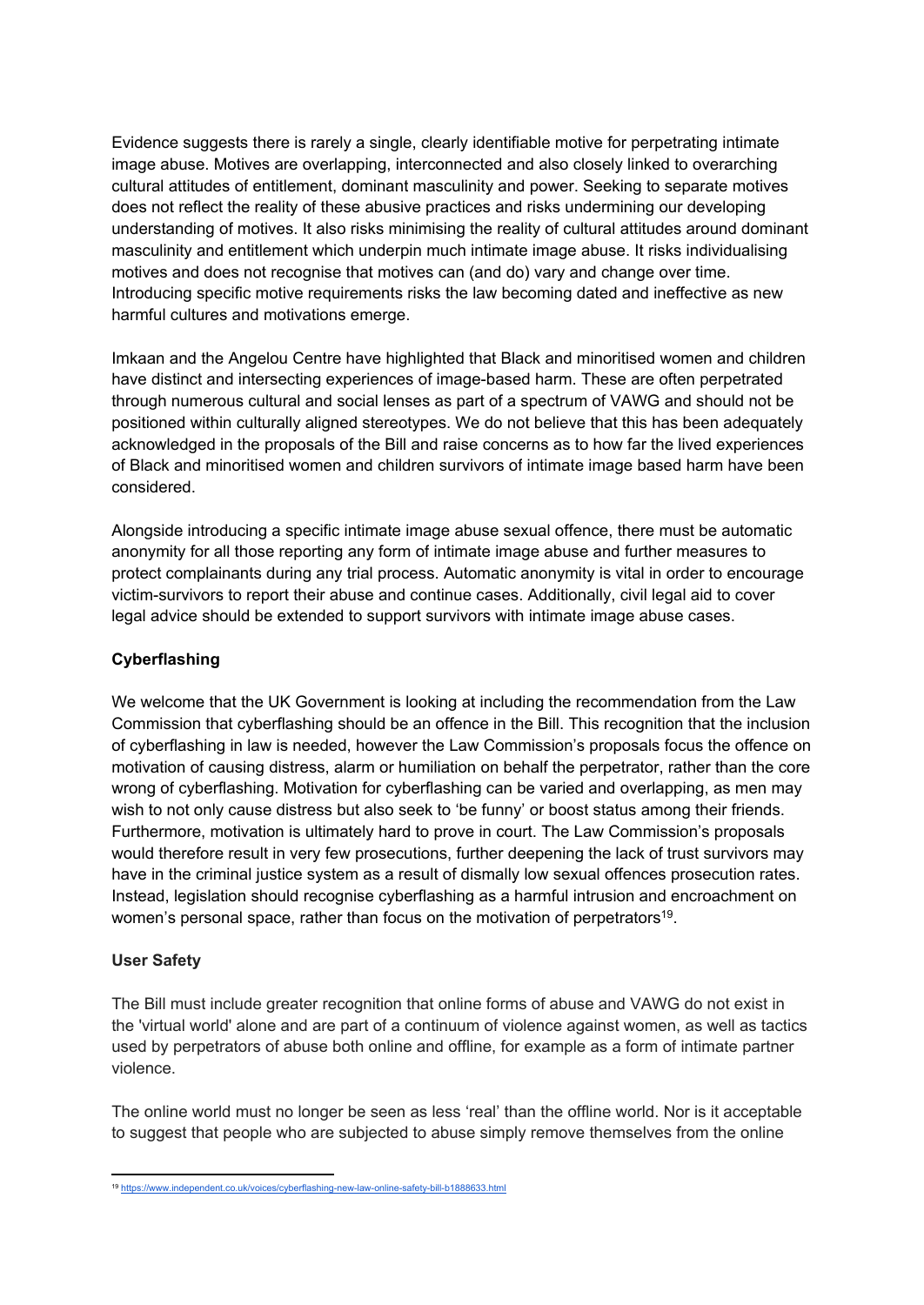space as a way of mitigating harm against themselves. For example, Disabled women are often advised not to engage online due to the abuse aimed at them for being a woman and because they are disabled. This victim-blaming approach is not an acceptable solution and more needs to be done to create a safe and accountable space where social media companies have a legal responsibility to remove and report criminal activity in a timely manner and put support in place for any woman who is targeted while using their platforms. This support needs to be accessible and available in-person as well as online.

#### **User Redress and Advocacy**

In the current proposals, enforcement powers are very weak and Ofcom cannot do anything substantial if companies fail to comply with their duties on legal harms. Prof. Clare McGlynn and Prof. Erika Rackley recommend that the regulator has the power to order the take-down of images, offer advice and assistance to victim-survivors, and specialist support services like counselling and legal advocacy. It could also lead public information and educational initiatives to challenge cultural attitudes. An e-safety commission or equivalent would create a powerful supportive pathway for victim-survivors to take back control<sup>20</sup>.

Online providers must have clear obligations on preventing, prohibiting and responding to online VAWG, clear expectations for the response to civil and criminal investigations and proceedings in VAWG cases, and for how evidence is handled, stored and shared. Providers should also ensure that users are informed of these obligations, and clearly informed on the steps to seek redress.

During the COVID-19 pandemic, 'Trusted Flaggers' have been relied on to monitor tech companies such as Facebook and YouTube. While it is more time-efficient than public users' use of reporting mechanisms, the duty of care companies hold is outsourced to charities and nonprofits without providing the accompanying financial resources needed for this method to be truly effective. For example, just one member of the Traveller Movement is given the status of Trusted Flagger and has certain power over removing a plethora of harmful pages and posts online. Due to the limited number of Trusted Flaggers and lack of resources, harmful pages remain online for longer than they should. There are accompanying questions around who is trusted and how can victim-survivors be in control of their own circumstances if they wish to be. A survivor-centred approach would empower survivors to remove harmful content themselves without meeting the Trusted Flagger requirements to "flag a large volume of videos with a high rate of accuracy to join the Trusted Flagger program"<sup>21</sup>.

To improve user redress and advocacy, funding should be given to organisations supporting survivors of online abuse and working on prevention, with 50% of this funding going to 'by and for' led Black and minoritised specialist organisations. Funding can be provided by ring-fencing 10% of the Digital Services Tax which, according to the Office for National Statistics, raised £29 million in the first month of operation alone. The 'polluter pays' principle, endorsed by the OECD for almost 50 years suggests that the companies enabling these harms to society should pay to help rectify the damage. By ring-fencing at least 10% of this new tax annually for ending online abuse, the UK Government can commit at least £3.5 million to further establishing online standards which are fair and necessary to the growing digital economy. To combat online abuse and violence efficiently and effectively, this 10% should be pledged to organisations to help fund

<sup>20</sup> Intimate Image Abuse – Policy Briefing on Law Commission Consultation Professor Clare McGlynn and Professor Erika Rackley:

<https://claremcglynn.files.wordpress.com/2021/05/mcglynnrackley-stakeholder-briefing-5-may-2021-final-1.pdf><br><sup>21</sup> <https://support.google.com/youtube/answer/7554338?hl=en#zippy=%2Cngos-and-government-agencies>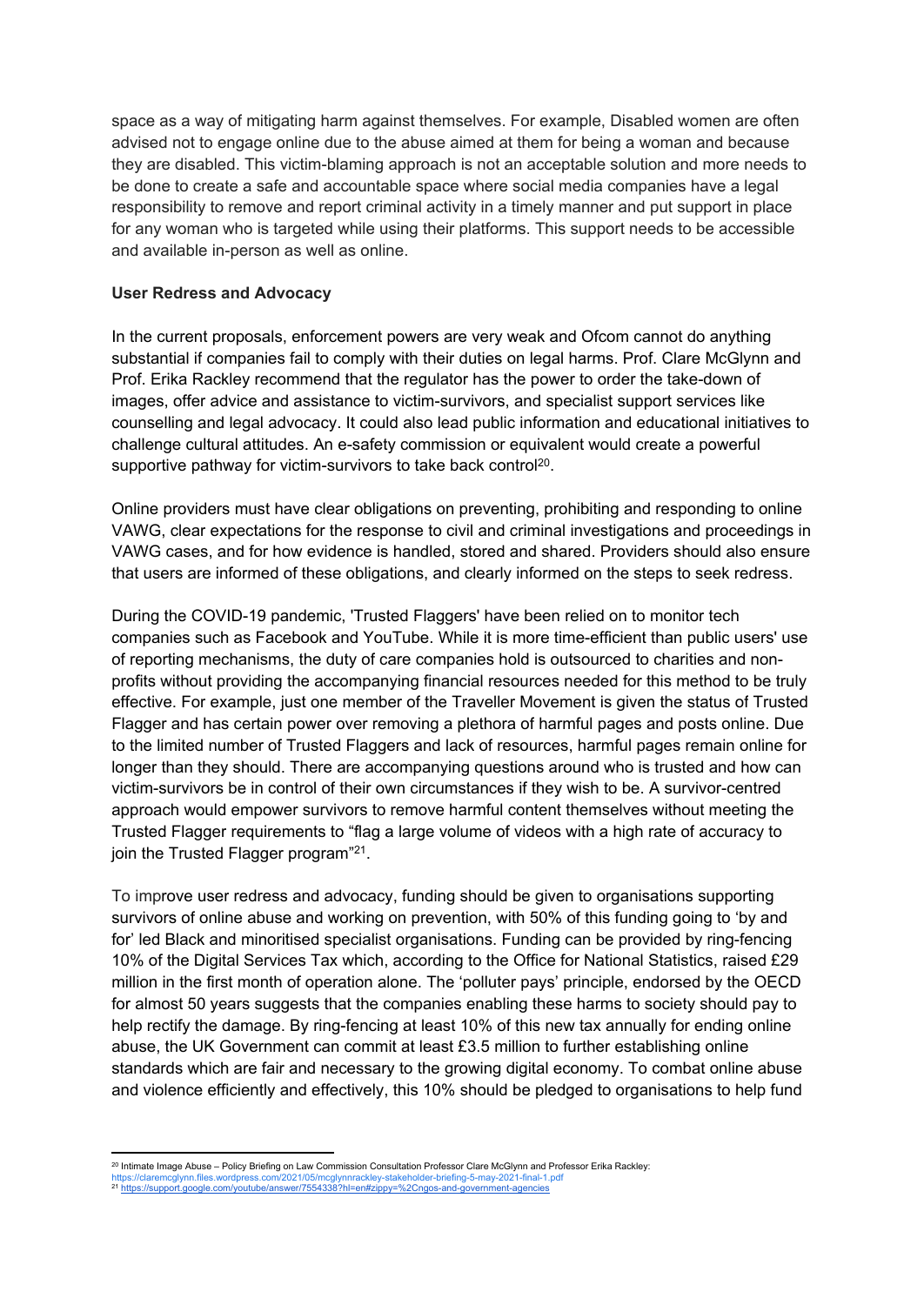their vital work to end online abuse, such as training on online safety, flagging harmful content, providing policy advice and specialist support for survivors. **Media Literacy**

The UK Government must effectively deliver the newly published Online Media Literacy Strategy and promote 'Digital Citizenship' education as a key priority. More investment in impactful digital citizenship across society (and age groups) is needed to make the Internet a safer space, tackle mis/disinformation and remove the onus on individual victims. Digital Citizenship is respecting and championing the human rights of all individuals online, and encompasses three key elements: individual, social and institutional responsibilities. At Glitch, there are 4 main pillars of digital citizenship:

- Digital Self-Defence: Using online tools to protect ourselves and others in online spaces
- Digital Self-Care: Creating boundaries in digital spaces to look after our wellbeing
- Online Active Bystander: What to do when you see someone else experiencing online abuse
- Tech Accountability: Understanding how to hold tech companies accountable

Governmental institutions and tech companies have a role to play in digital citizenship, ensuring that individuals can exercise their online rights whilst protecting the rights of those with multiple and intersecting identities. The UK Government must also prioritise digital citizenship education for all, using a public health approach that examines the wider impact of online abuse in a community, rather than treating online abuse as single incidents. For example, more education is needed on misinformation and disinformation and how these operate to harm marginalised groups, including the LGBTQIA+ community, at an even higher rate. We know that misinformation causes many LGBTQIA+ people to retreat from public spaces, both online and offline and, therefore, any type of citizenship education should be informed by a protected characteristics approach.

Gypsy, Roma and Traveller (GRT) voices echo the significance of 'Digital Self-Defense' and 'Tech Accountability' as crucial avenues to tackle online harm<sup>22</sup>. Certain minority groups have limited literacy and education levels that make them vulnerable to harmful misinformation, conspiracy theories and abuse. Gypsy and Traveller women and girls have been misinformed about the health impacts of certain diet pills and nasal tanning sprays online that cause severe harm<sup>23</sup>. As well as this, digital exclusion on the basis of literacy, digital skills and education levels is highly relevant in the context of reporting. One's ability to read and comprehend content must be at a very high level before one can report abusive content. This requirement manifests as digital exclusion for certain minority groups. If a victim-survivor or advocate has limited literacy and digital skills, they have little chance in challenging online abuse or getting anything removed. Removing this option from minority groups is disempowering. Targeted digital citizenship education is therefore also beneficial in ensuring the empowerment of all minoritised communities.

# **Anonymity**

Debates around anonymity and online abuse must acknowledge that online abuse occurs on platforms that both do (e.g. Twitter) and do not (such as Facebook) allow anonymous accounts. Nevertheless, there is a link between anonymity and accountability that needs to be addressed, while not infringing on the right to be anonymous online when not perpetrating abuse and online

<sup>22</sup> Traveller Movement, Shaming Report (forthcoming)

<sup>23</sup> Traveller Movement, ongoing casework